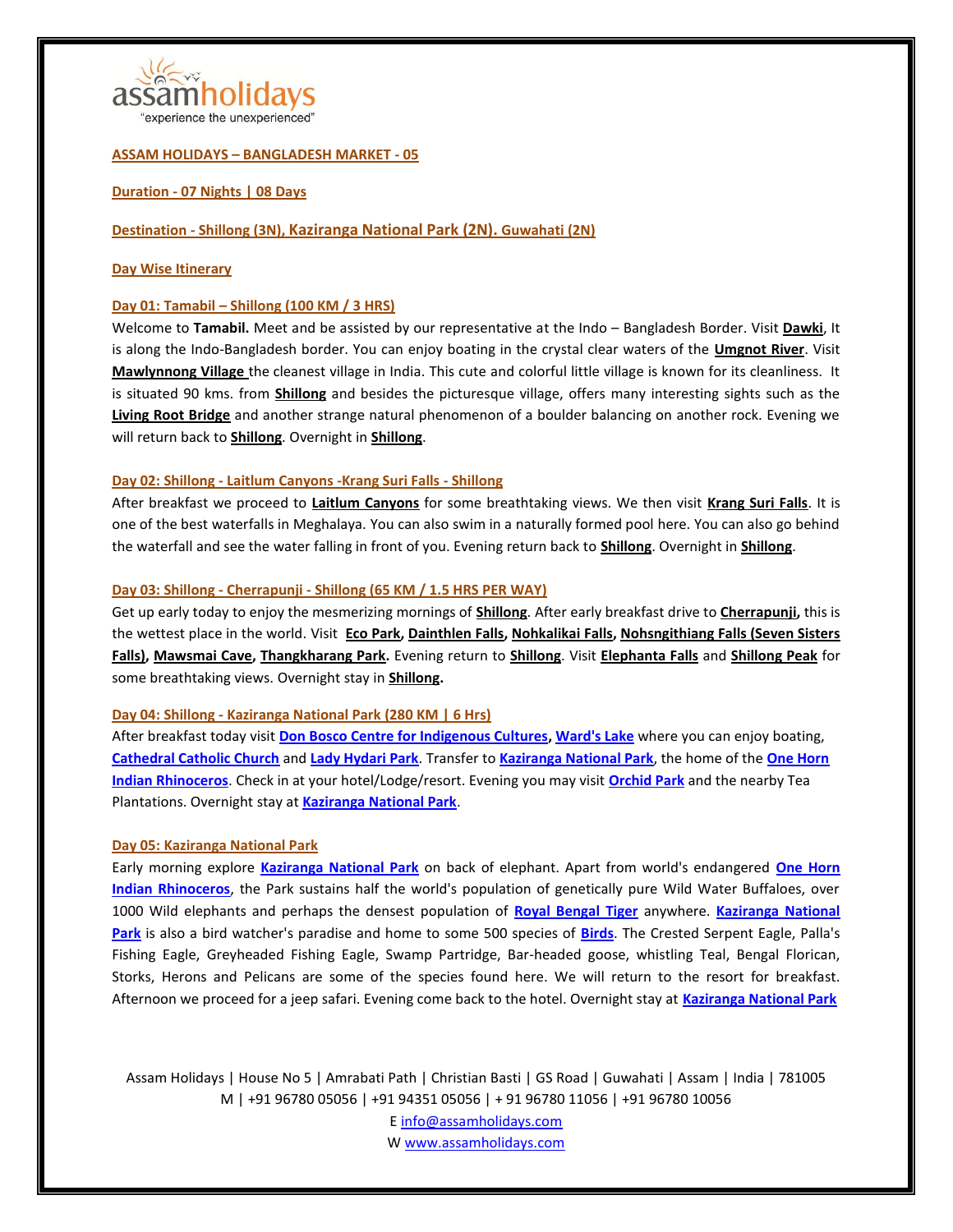

# **Day 06: [Kaziranga National Park](https://en.wikipedia.org/wiki/Kaziranga_National_Park)– [Guwahati](https://en.wikipedia.org/wiki/Guwahati) (230 Km | 4.5 Hrs)**

After breakfast drive to **[Guwahati](https://en.wikipedia.org/wiki/Guwahati)**. Arrive and check in at hotel. Visit **[Srimanta Sankardev Kalakshetra](https://en.wikipedia.org/wiki/Srimanta_Sankardev_Kalakshetra)** a place where Assamese history and culture is presented through Light and sound show, evening you may take a **[River](http://www.alfrescogrand.com/)  [Cruise](http://www.alfrescogrand.com/)** (Direct Payment) on the mighty **[River Brahmaputra](https://en.wikipedia.org/wiki/Brahmaputra_River)**. You may also visit the local market. **[Assam](https://en.wikipedia.org/wiki/Assam)** is famous for **[Assam Silk](https://en.wikipedia.org/wiki/Assam_silk)** particularly Golden **[Muga Silk](https://en.wikipedia.org/wiki/Muga_silk)**, **[Assam Tea](https://en.wikipedia.org/wiki/Assam_tea)**, **[Bamboo and Cane Products](https://www.google.co.in/search?q=assam+cane+and+bamboo+product&source=lnms&tbm=isch&sa=X&ved=0ahUKEwizrqet8ZPcAhWCqY8KHdrtCTk4ChD8BQgKKAE&biw=1536&bih=734)**. Overnight stay in **[Guwahati](https://en.wikipedia.org/wiki/Guwahati)**.

## **Day 07: [Guwahati](https://en.wikipedia.org/wiki/Guwahati)**

After breakfast full day local sightseeing visit Dighalipukhri and Assam State Museum and any other place of interest, visit Sualkuchi which is the home of Assam Muga Silk. Evening return back to the Hotel. Overnight stay in Guwahati.

## **Day 08: [Guwahati](https://en.wikipedia.org/wiki/Guwahati)** – **Tamabil (195 Km | 5 Hrs)**

After breakfast check out from hotel With everlasting memories transfer to Tamabil. Drop off at the Indo-Bangladesh border.

## **Proposed Hotels**

**Category A [Kaziranga National Park](https://en.wikipedia.org/wiki/Kaziranga_National_Park)** – [Iora](http://kazirangasafari.com/) / [Borgos](http://kazirangaborgos.com/) / Similar **[Shillong](https://en.wikipedia.org/wiki/Shillong)** - [The Heritage Club -](http://www.tripuracastle.com/) Tripura Castle [| M Crown](http://www.mcrownhotel.com/) | Centre Point | Similar **[Guwahati](https://en.wikipedia.org/wiki/Guwahati)** - [Kiranshree Grand](http://kiranshreegrand.com/) | [Kiranshree Portico](http://www.kiranshreeportico.com/) | [Shoolin Grand](http://shoolingrand.co.in/) | Similar

## **Category B**

**[Kaziranga National Park](https://en.wikipedia.org/wiki/Kaziranga_National_Park)** –[Dhanshree Resort](http://dhanshreeresort.com/) [/ Wild Grass Lodge](https://www.tripadvisor.in/Hotel_Review-g858488-d501565-Reviews-Wild_Grass_Lodge-Kaziranga_National_Park_Nagaon_District_Assam.html) / Similar **[Shillong](https://en.wikipedia.org/wiki/Shillong)** - [Majestic](http://majesticmonsoonshillong.com/) **|** [Gateway Shillong](http://gatewayshillong.com/) | [Ladybird](http://www.ladybirdhotel.com/) | Similar **[Guwahati](https://en.wikipedia.org/wiki/Guwahati)** - [Mayflower](http://mayflowerhotel.in.net/) | [The Kalyaniz](http://hotelthekalyaniz.com/) | Similar

# **Category C**

**[Kaziranga National Park](https://en.wikipedia.org/wiki/Kaziranga_National_Park)** –[Florican](http://www.kazirangaflorican.com/) / Similar **[Shillong](https://en.wikipedia.org/wiki/Shillong)** - [Eldorado Guest House](https://www.tripadvisor.in/Hotel_Review-g503702-d1814935-Reviews-Eldorado_Guest_House-Shillong_East_Khasi_Hills_District_Meghalaya.html) [| Monsoon](http://majesticmonsoonshillong.com/hotel-monsoon-2/) | Similar **[Guwahati](https://en.wikipedia.org/wiki/Guwahati)** - [Rialto](http://www.hotelrialto.in/) [| Ambarish Grand Residency](http://hotelambarishgrandresidency.com/) | Similar

**NOTE: The above mentioned hotels will be confirmed as per the room availability. Otherwise we will confirm similar category hotel.**

#### **Inclusions**

Rooms on twin/triple sharing basis | Daily Breakfast | Exclusive a/c vehicle at disposal for transfers & sightseeing as per itinerary | 01 Elephant safari & 01 Jeep safari in Kaziranga Jungle | Service of an experienced driver for 12 Hours per day up to maximum 08:00 PM | Parking, Toll taxes, Drivers Allowance etc |

#### **Exclusions**

Personal Expenses such as Laundry, telephone, tips, gratuity, Mineral/soft/hard drinks | Additional sightseeing or extra usage of vehicle, other than mentioned in the itinerary | Camera fees, Guide / tour escort charges &

Assam Holidays | House No 5 | Amrabati Path | Christian Basti | GS Road | Guwahati | Assam | India | 781005 M | +91 96780 05056 | +91 94351 05056 | + 91 96780 11056 | +91 96780 10056 E info@assamholidays.com

W www.assamholidays.com